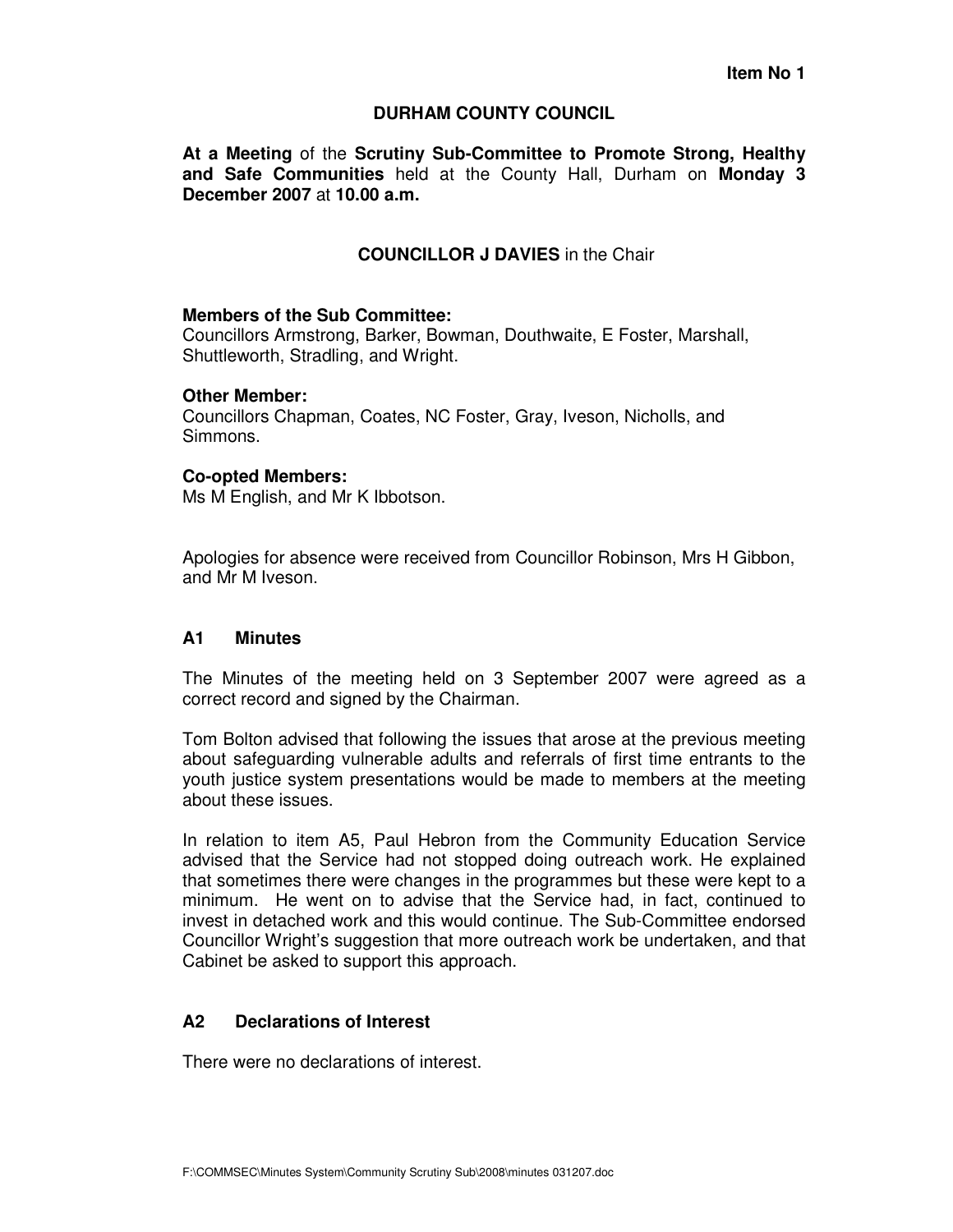# **A3 Any Items from Co-opted Members or Interested Parties**

There were no items from Co-opted Members or Interested Parties.

# **A4 Employment Opportunities for People with a Learning Disability**

The Sub-Committee received a report from the Head of Social Inclusion regarding the performance of WorkAble Solutions and the methods used by the Service to forecast targets for potential employment opportunities and matching of people to prospective employers (for copy of report see file of Minutes).

Nerise Oldfield-Thompson, Deputy Manager Operational and Partnership, and Fiona Faill, Service Co-ordinator, WorkAble Solutions, gave a presentation to the Sub-Committee regarding their work. This included the process flow which detailed the services they offer, referrals, initial screening, vocational profile, development plan, the job search log, job analysis, work skills assessment, health and safety agreement, monitoring, the support to employers, and then a case study (for copy of slides of presentation see file of Minutes).

Councillor Barker requested the statistics of those who have gained employment in his area. The figures would be broken down and passed on to him.

In response to Councillor Mrs Iveson, it was explained that clients become aware of the services provided by WorkAble Solutions either via word of mouth, or the leaflets and posters that are available at job centres, and doctors surgeries.

Although the case study presented to the Sub-Committee had been a success story, Councillor Stradling asked about those cases which failed and what the causes were when this happened. Nerise explained that there were many reasons why a placement might fail, however the most common were through mental health problems, and prejudice by employers. She explained that some people were placed 3 or 4 times before they found a job that was sustainable. It was reported that occasionally there is some exploitation by employers (i.e. failure to pay minimum wages) and they tackled each case individually.

Once employed they monitor the situation with both the client and the employer, and at first this may be on a weekly basis after which they would monitor at least once every three months.

Peter Appleton, Head of Planning & Performance advised that the County Council was a large employer and it was necessary for the authority to question its own approach and attitudes of its own staff to supporting people into work.

In response to a further question from Councillor Stradling, it was explained that the predominance of jobs are paid minimal wage or just above. There are however some post graduates who have been assisted by the programme, and so far there has been no effect on matching people to posts, nor any perceived impact on availability of placements due to the migration of foreign workers to the area.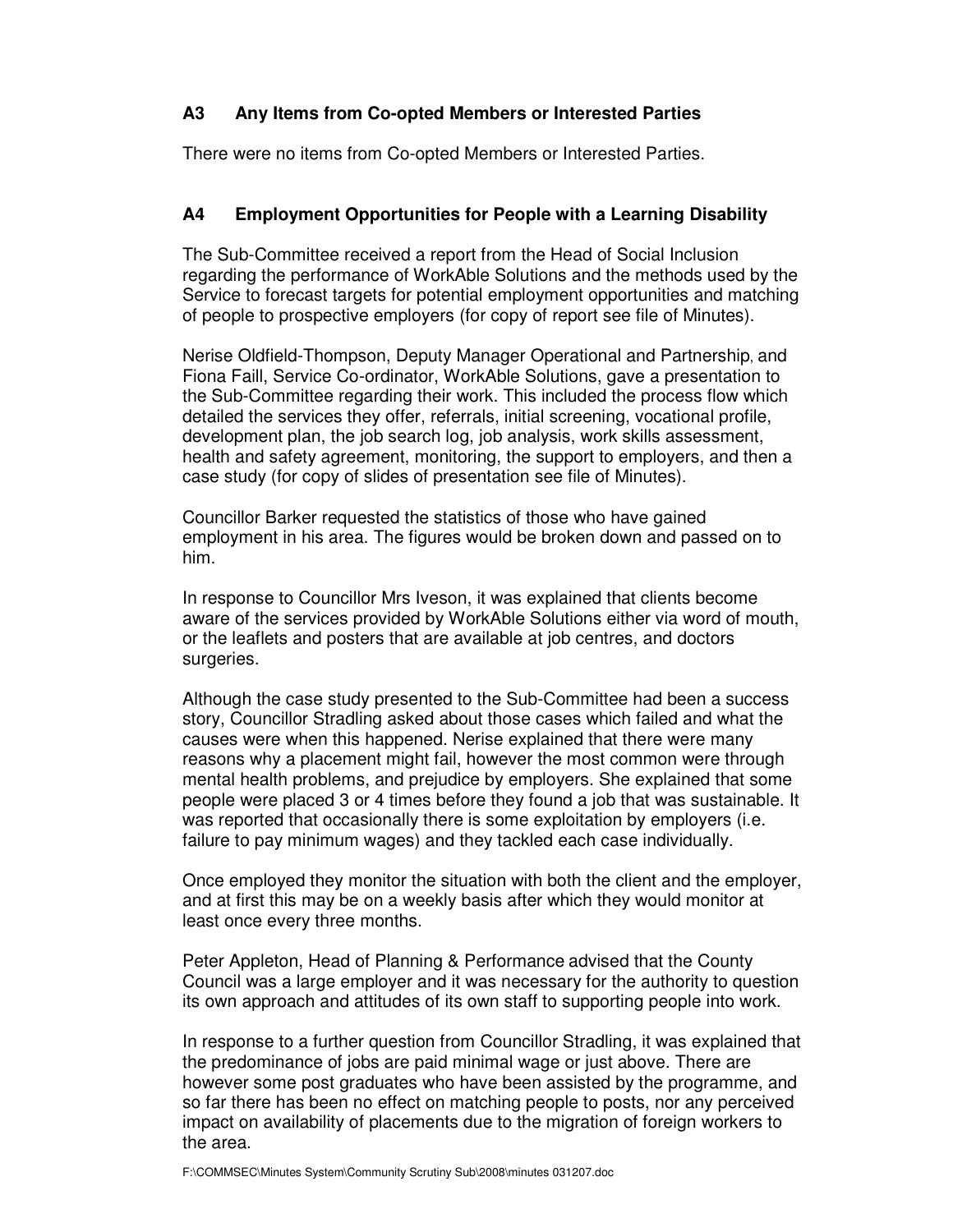# **A5 Quarter 2 2007/08 Performance**

The Sub-Committee considered a report of the Head of Corporate Policy which provided an update of the quarter 2 performance for the authority's priorities for improvement and the Best Value Performance Indicators relevant to the Corporate Aim of Promoting Strong, Healthy and Safe Communities (for copy see file of Minutes).

In response to a question from Ms English, Bev Stobbart advised that there are indicators relating to the adoption of children and there has been much work on moving children out of the Looked After System into adoption.

Peter Appleton, Head of Planning & Performance, Adult and Community Services responded to a question from Councillor Barker about the measures in place to look into the situation where a child in the looked after system had been placed three times for adoption however these had failed. Peter advised that a review would be undertaken of the individual's case. Members accepted that there were difficulties in some cases in placing a child.

Councillor Coates enquired about progress to meet the target relating to primary schools achieving the new National Healthy Schools Status. Bev Stobbart advised that as far as she was aware this was due to be met by 31 December 2009 - there had been some slippage, however she was not aware that the target would not be met. Councillor Coates asked whether the Children and Young People's Service could provide a report on this to the next meeting. Councillor Coates advised that staff should be congratulated on meeting 32 of the 34 indicators where it had been possible to provide a year-end predication.

### **Resolved:-**

That the report be noted, and that subsequent quarterly performance progress reports be received.

### **A6 First Time Entrants to the Youth Justice System**

The Sub-Committee received a presentation from Gill Eshelby, Acting Head of County Durham Youth Engagement Service regarding the first time entrants to the Youth Justice System (for copy of presentation see file of Minutes).

The presentation included the LAA Stretch Target, the Offences brought to Justice/PSA Target, statistics of the regional FTE performance of 2005/06 and 2006/07, FTE by CDRP, Age of FTEs by District, types of offences, and opportunities and challenges.

Gill pointed out that Durham Constabulary has the lowest number of first time entrants FTEs per 10-17 population in the region. She advised that children can be in the youth justice system from the age of 10 years, and if they were to receive a reprimand or final warning this means there details would stay on the Police National Computer (PNC) for 5 years after the age of 18. Many, however, do not go further into the system than a first warning.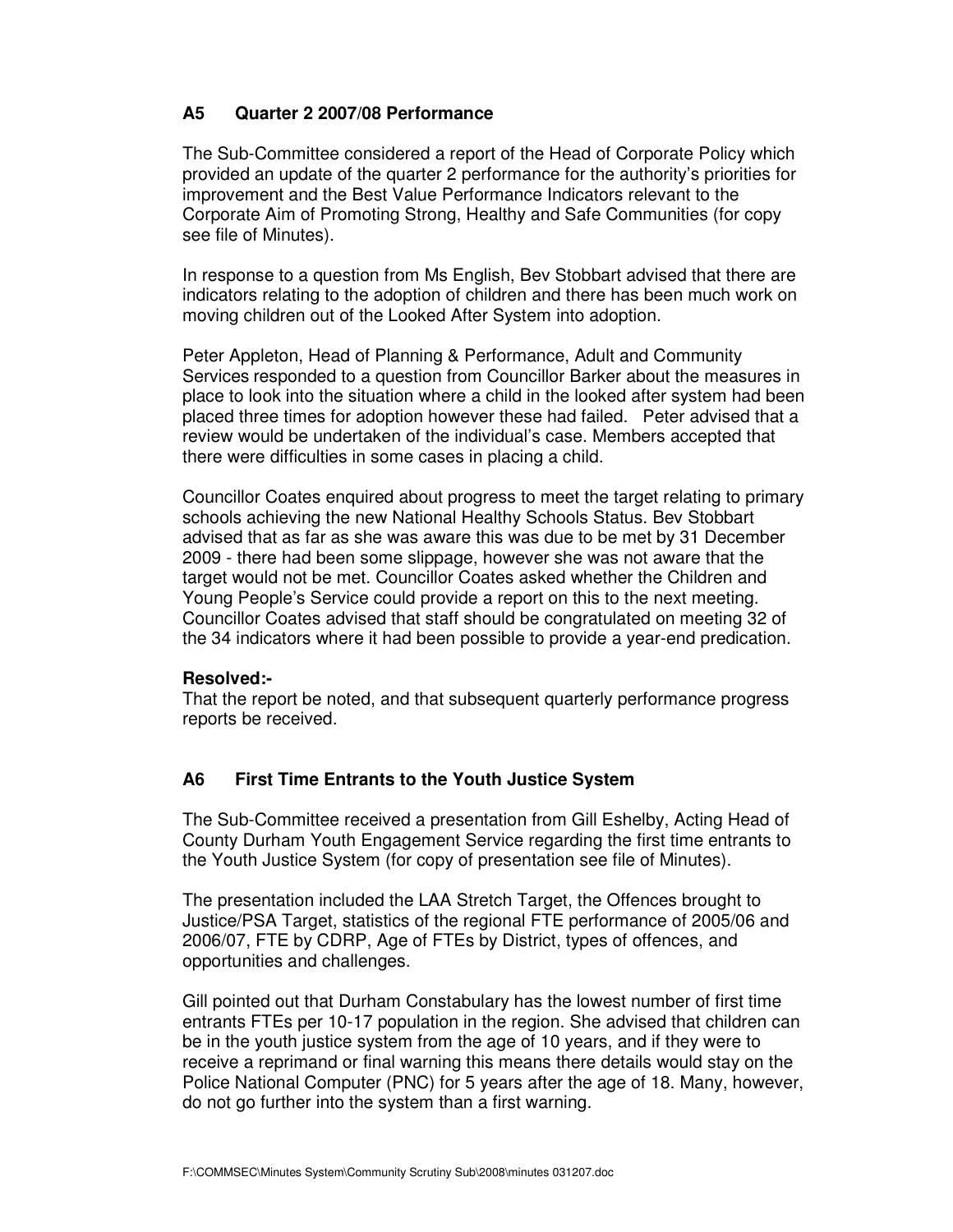The fact that details stayed on the PNC can have an impact on rehabilitation of some FTEs, as, often, they would have to declare this in the employment market. Some may have committed a one-off offence when they were very young and it stayed as a criminal offence until they were 23.

Gill suggested that there was a need to do something radical about protecting vulnerable young people. The LAA had given her responsibility for tackling this and she had been working with Durham Constabulary on a solution. She was submitting a paper to her management team next week about proposals for a pre-reprimand process, and hoping to have this ready for April next year. The Office for Criminal Justice Reform was keen for this to be developed, with the intention that it be used as a model for other agencies to follow.

There was a discussion about the need to break the cycle in families and to target parents to try and change behaviour. It was reported that there were strategies in place for working with parents, however there was much to be done. Services needed to link together to change this and it was suggested that closer working with SureStart, which would hopefully be rolled out across the county would assist and that there would be more services provided through youth clubs and more detached youth work.

Members discussed the situation of alcohol and how this affected behaviour, and how young people were managing to access alcohol at such a young age. Ms English advised that through DAAT she was undertaking a piece of work on reducing the consumption of alcohol on 11-14 year olds, and suggested that they link in with the Youth Engagement Service on this work.

Tom Bolton reminded the Sub-Committee that a joint health scrutiny working group had looked at the issues of alcohol abuse and how young people were able to obtain alcohol. A number of recommendations had been made by the Group and these would be reviewed early next year.

It was felt important for members to be involved in discussions about tackling these sorts of issues and reference was made to the Turning the Curve programme which aimed to put members at the heart of communities. Reference was also made to one of the key improvement priorities in the Children and Young People's Plan being to reduce alcohol consumption by young people.

Ms English advised that she had been exploring the possibility of every child having a free pass for access to a leisure centre on a Friday and Saturday evening. In addition to the resourcing of this there were difficulties in that they centres were not usually open at these times, and often leisure centre staff did not want young people in centres, so there would need to be structured access. Members of the Sub-Committee supported this initiative.

In response to a question from Councillor Coates about the fall in some authority's figures between last year and this year, Gill explained that there was to be a regional meeting shortly where the variance would be discussed. It appears that there were some differences in recording; however Durham's figures had been checked and were correct.